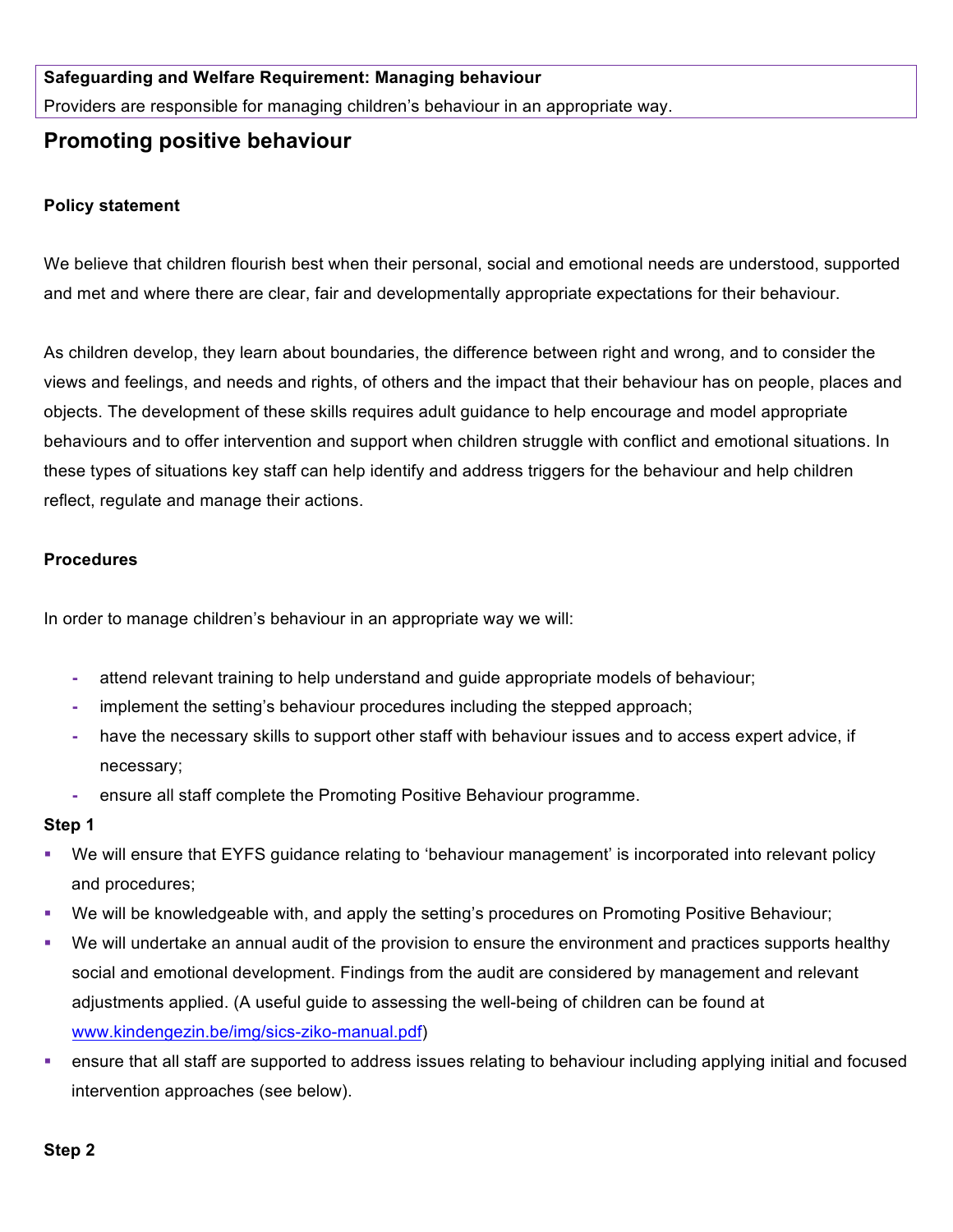- § We address unwanted behaviours using the agreed and consistently applied initial intervention approach. If the unwanted behaviour does not reoccur or cause concern then normal monitoring will resume.
- Behaviours that result in concern for the child and/or others will be discussed between the key person, the behaviour coordinator and Special Educational Needs Coordinator (SENCO) or/and manager. During the meeting, the key person will use their knowledge and assessments of the child to share any known influencing factors (new baby, additional needs, illness etc.) in order to place the behaviour into context. Appropriate adjustments to practice will be agreed and if successful normal monitoring resumed.
- § If the behaviour continues to reoccur and remain a concern then the key person should liaise with parents to discuss possible reasons for the behaviour and to agree next steps. If a cause for the behaviour is not known or only occurs whilst in the setting then the SENCO will suggest using a focused intervention approach to identify a trigger for the behaviour.
- If a trigger is identified then the SENCO and key person will meet with the parents to plan support for the child through developing an action plan. If relevant, recommended actions for dealing with the behaviour at home should be agreed with the parent/s and incorporated into the plan. Other members of the staff team should be informed of the agreed actions in the action plan and help implement the actions. The plan should be monitored and reviewed regularly by the key person and SENCO until improvement is noticed.

#### **Step 3**

- **•** If, despite applying the initial intervention and focused intervention approaches, the behaviour continues to occur and/or is of significant concern, then the behaviour coordinator and SENCO will invite the parents to a meeting to discuss external referral and next steps for supporting the child in the setting.
- It may be agreed that the Common Assessment Framework (CAF) or Early Help process should begin and that specialist help be sought for the child – this support may address either developmental or welfare needs. If the child's behaviour is part of a range of welfare concerns that also include a concern that the child may be suffering or likely to suffer significant harm, follow the Safeguarding and Children and Child Protection Policy (1.2). It may also be agreed that the child should be referred for an Education, Health and Care assessment. (See Supporting Children with SEN policy 9.2)
- Advice provided by external agencies should be incorporated into the child's action plan and regular multidisciplinary meetings held to review the child's progress.

### *Initial intervention approach*

- § We use an initial problem solving intervention for all situations in which a child or children are distressed on in conflict. All staff use this intervention consistently.
- This type of approach involves an adult approaching the situation calmly, stopping any hurtful actions, acknowledging the feelings of those involved, gathering information, restating the issue to help children reflect, regain control of the situation and resolve the situation themselves.
- § High Scope's Conflict Resolution process provides this type of approach but equally any other similar method would be suitable. Periodically the effectiveness of the approach will be checked.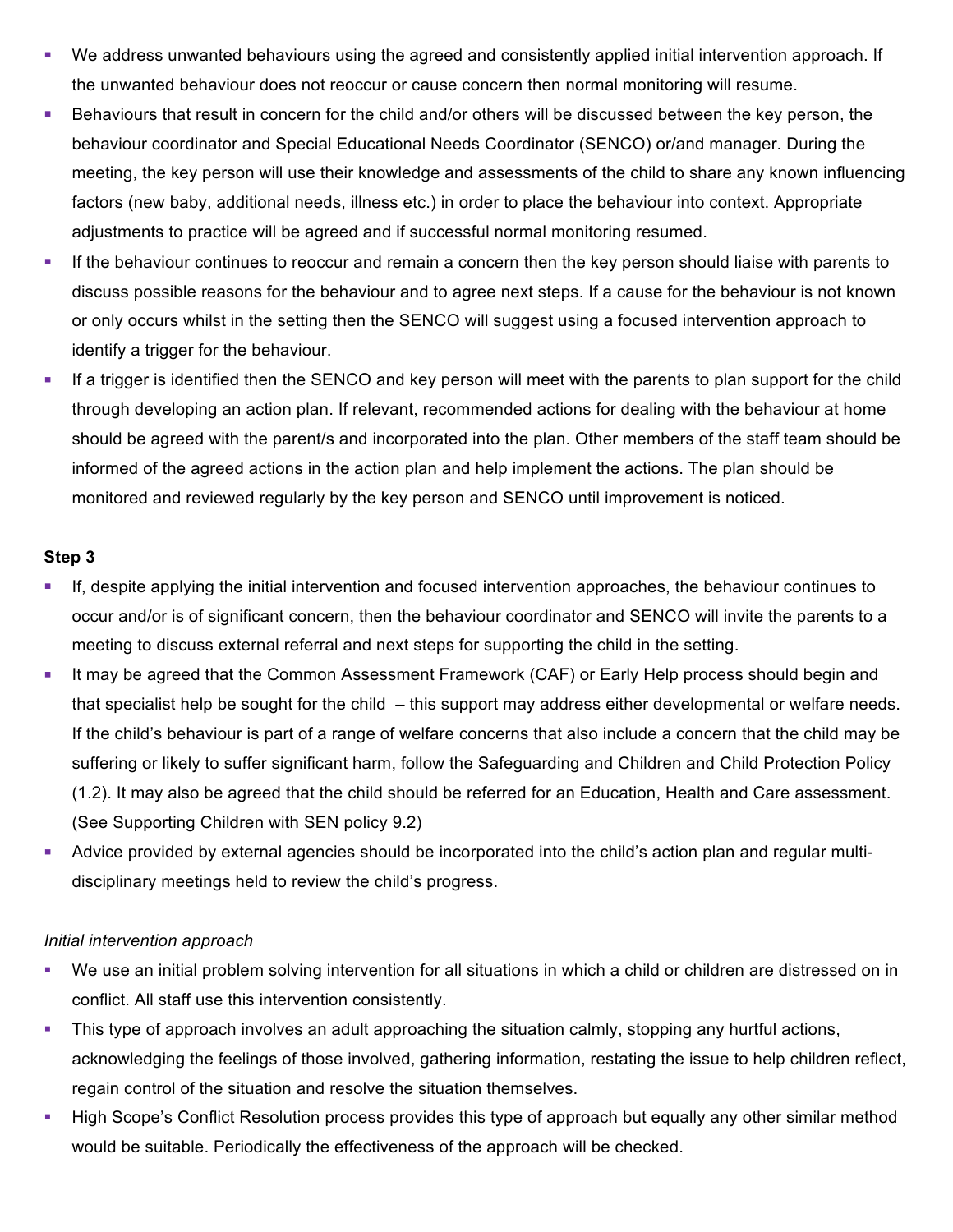## *Focused intervention approach*

- The reasons for some types of behaviour are not always apparent, despite the knowledge and input from key staff and parents.
- § Where we have considered all possible reasons, then a focused intervention approach should then be applied.
- This approach allows the key person and behaviour coordinator to observe, reflect, and identify causes and functions of unwanted behaviour in the wider context of other known influences on the child.
- We follow the ABC method which uses key observations to identify a) an event or activity (antecedent) that occurred immediately before a particular behaviour, b) what behaviour was observed and recorded at the time of the incident, and c) what the consequences were following the behaviour. Once analysed, the focused intervention should help determine the cause (e.g. ownership of a toy or fear of a situation) and function of the behaviour (to obtain the toy or avoid a situation) and suitable support will be applied.

# *Use of rewards and sanctions*

- All children need consistent messages, clear boundaries and quidance to intrinsically manage their behaviour through self-reflection and control.
- Rewards such as excessive praise and stickers may provide an immediate change in the behaviour but will not teach children how to act when a 'prize' is not being given or provide the child with the skills to manage situations and their emotions. Instead, a child is taught how to be 'compliant' and respond to meet adult's own expectations in order to obtain a reward. If used then the type of rewards and their functions must be carefully considered before applying.
- Children should never be labelled, criticised, humiliated, punished, shouted at or isolated by removing them from the group and left alone in 'time out' or on a 'naughty chair'. However, if necessary children can be accompanied and removed from the group in order to calm down and if appropriate helped to reflect on what has happened.

# *Use of physical intervention*

- The term physical intervention is used to describe any forceful physical contact by an adult to a child such as grabbing, pulling, dragging, or any form of restraint of a child such as holding down. Where a child is upset or angry, staff will speak to them calmly, encouraging them to vent their frustration in other ways by diverting the child's attention.
- Staff should not use physical intervention or the threat of physical intervention, to manage a child's behaviour unless it is necessary to use "reasonable force in order to prevent children from injuring themselves or others or damage property" (EYFS).
- If "reasonable force" has been used for any of the reasons shown above, parents are to be informed on the same day that it occurs. The intervention will be recorded as soon as possible within the child's file, which states clearly when and how parents were informed.
- § Corporal (physical) punishment of any kind should never be used or threatened which could adversely affect a child's well-being.